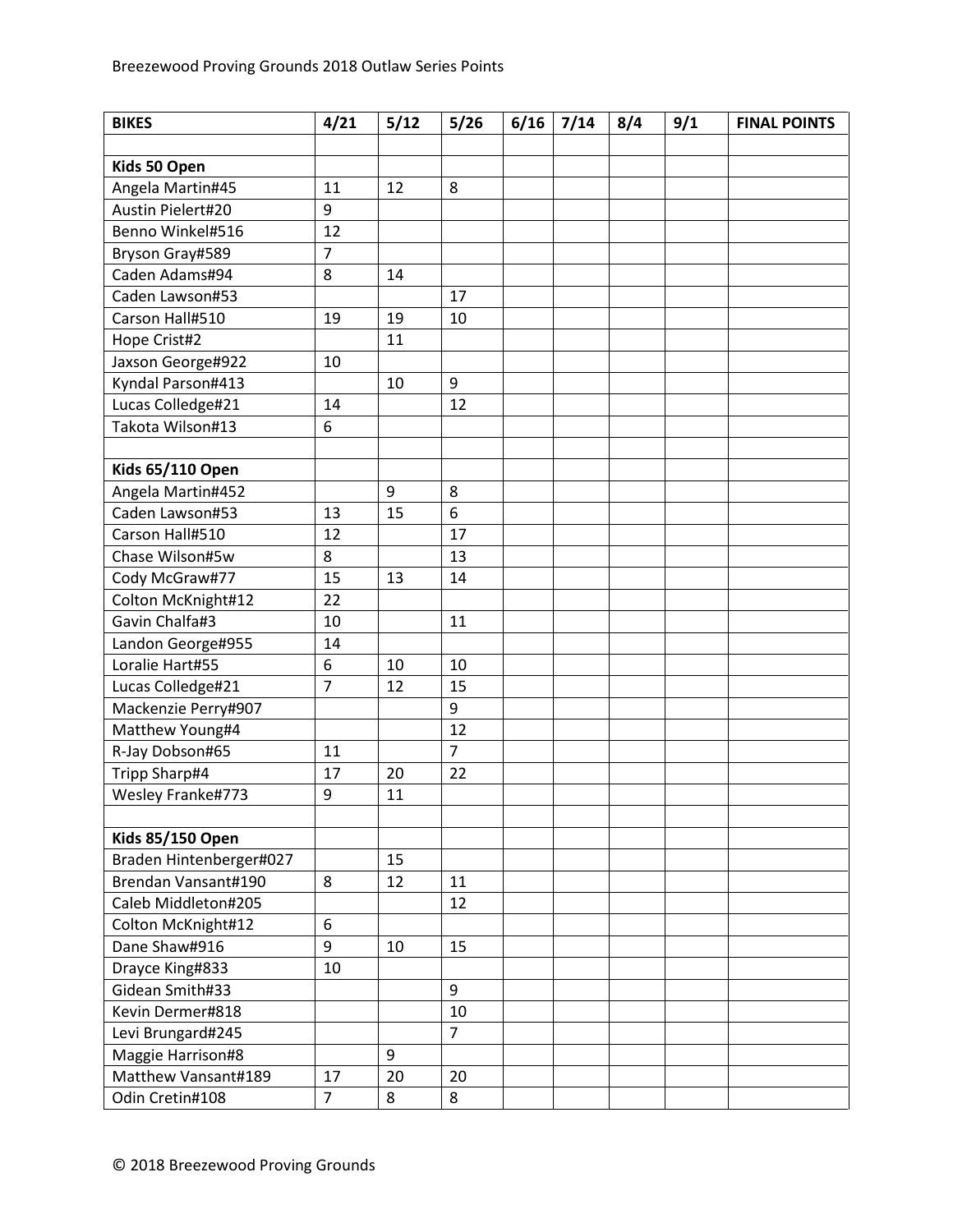| Scotty Gray#12         |                | 11 | 13             |  |  |  |
|------------------------|----------------|----|----------------|--|--|--|
| Travis Martin#245      | 12             | 13 |                |  |  |  |
|                        |                |    |                |  |  |  |
| <b>Kool Boy</b>        |                |    |                |  |  |  |
| Brady Lazendorfer#754  |                | 10 |                |  |  |  |
| Broc Bonamo#221        | 15             | 11 |                |  |  |  |
| Chase Bonamo#211       | 13             | 15 |                |  |  |  |
| Dayne Miller#28        |                | 13 | 12             |  |  |  |
| Drayce King#833        | 11             |    |                |  |  |  |
| Eddie Byrd#81          | 26             | 19 |                |  |  |  |
| Ethan Schwartz#826     | 21             | 17 | 15             |  |  |  |
| Gavin Witherow#178     | 8              |    |                |  |  |  |
| Jacob Barton#47        | 16             |    | 10             |  |  |  |
| Jared Scott#629        | 6              |    | 9              |  |  |  |
| Jason Roush#28         | $\overline{7}$ |    |                |  |  |  |
| Lennie Michael#71      | 9              |    |                |  |  |  |
| Logan Harry#127        | 19             |    |                |  |  |  |
| Marcus Everly#13       | 14             | 14 |                |  |  |  |
| Matthew Vansant#189    | 17             |    | 11             |  |  |  |
| Scott Gray#12          |                | 9  | 8              |  |  |  |
| Skylar Whittington#259 |                |    | 20             |  |  |  |
| Travis Martin#245      | 12             | 12 |                |  |  |  |
| Trenton Martin#145     | 18             | 16 | 13             |  |  |  |
| Tyler Jones#74         | 10             |    |                |  |  |  |
| Zac Dziedzickie#794    |                | 24 |                |  |  |  |
|                        |                |    |                |  |  |  |
| 2 Stroke Open          |                |    |                |  |  |  |
| Bret Pochet#112        |                |    | 8              |  |  |  |
| Bret Shipley#702       | 21             |    | 20             |  |  |  |
| Dan Osterhout#715      | 11             |    |                |  |  |  |
| Daniel Snyder#685      |                |    | 6              |  |  |  |
| Dave Matthews#420      | 8              |    | $\overline{7}$ |  |  |  |
| Dayne Miller#28        |                |    | 9              |  |  |  |
| Devin Lykens#997       | 10             |    |                |  |  |  |
| Dillon Dixon#228       |                |    | 11             |  |  |  |
| Dustin Mallow#58       |                |    | 15             |  |  |  |
| Dustin Miller#1        | 16             |    |                |  |  |  |
| Joshua Helbers#157     | 9              |    |                |  |  |  |
| Mark Compton#423       |                |    | 10             |  |  |  |
| Nate Fetterman#357     | 12             |    | 12             |  |  |  |
| Randy Lawson#107       | 13             |    | 13             |  |  |  |
| Tyler Myers#           | 14             |    |                |  |  |  |
| Walker Hiles#7         | $\overline{7}$ |    |                |  |  |  |
|                        |                |    |                |  |  |  |
|                        |                |    |                |  |  |  |
|                        |                |    |                |  |  |  |
|                        |                |    |                |  |  |  |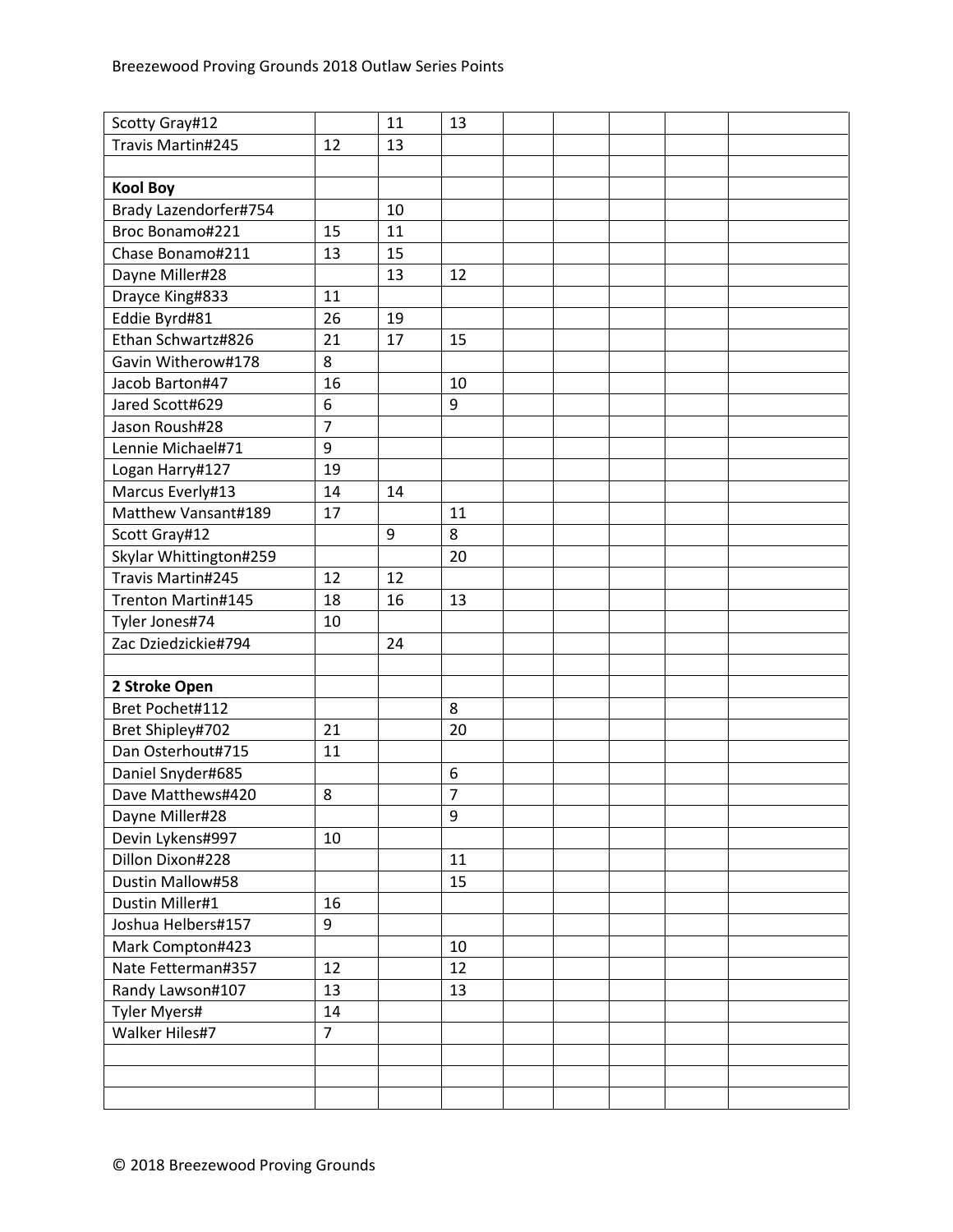| <b>Women Open</b>     |                      |                 |                  |  |  |  |
|-----------------------|----------------------|-----------------|------------------|--|--|--|
| Alyssa Cobb#214       | $\overline{7}$       |                 |                  |  |  |  |
| Amber Tarr#429        | 8                    |                 |                  |  |  |  |
| Amy Hafer#86          | 9                    | 9               | 6                |  |  |  |
| Britnee McMahon#4w    | 10                   | 10              | $\overline{7}$   |  |  |  |
| Cassidy Brungard#642  |                      |                 | 8                |  |  |  |
| Cassie Rupp#74        | 12                   | 12              | 9                |  |  |  |
| Grace Payne#12        | 15                   | 19              | 16               |  |  |  |
| Maggie Harrison#8     |                      | 11              |                  |  |  |  |
| Robyn Greer#919       | 11                   | 14              |                  |  |  |  |
| Sammantha Waldrop#336 | 13                   |                 | 11               |  |  |  |
| Shayla Stephens#77    | 20                   |                 |                  |  |  |  |
| Taylor Covey#421      | 6                    |                 |                  |  |  |  |
|                       |                      |                 |                  |  |  |  |
| <b>Open Trophy</b>    |                      |                 |                  |  |  |  |
| Adam Miller#57        |                      | 1 <sup>st</sup> | 6 <sup>th</sup>  |  |  |  |
| Austin Hollen#224     |                      | 3 <sup>rd</sup> | 9 <sup>th</sup>  |  |  |  |
| Bret Shipley#702      | 1 <sup>st</sup>      |                 |                  |  |  |  |
| Cameron Salander#272  | 4 <sup>th</sup>      |                 |                  |  |  |  |
| Charles Hropovich#09  |                      |                 | $11^{th}$        |  |  |  |
| Chris Hoffman#051     |                      |                 | 2 <sup>nd</sup>  |  |  |  |
| Cody Johnson#31       | 3 <sup>rd</sup>      |                 |                  |  |  |  |
| Dan Reinhardt#871     | $12^{th}$            |                 |                  |  |  |  |
| Dylan Coon#78         | 7 <sup>th</sup>      |                 |                  |  |  |  |
| Ethan Brown#215       | 5 <sup>th</sup>      |                 |                  |  |  |  |
| Greg Asher#413        |                      |                 | 4 <sup>th</sup>  |  |  |  |
| Hank Silvis#751       | 8 <sup>th</sup>      |                 |                  |  |  |  |
| Josh Howser#718       | 2 <sup>nd</sup>      |                 | 1 <sup>st</sup>  |  |  |  |
| Kevin Rivera#5        | 6 <sup>th</sup>      |                 |                  |  |  |  |
| Mason Logue#527       | $10^{th}$            |                 | 8 <sup>th</sup>  |  |  |  |
| Randy Lawson#209      |                      | 2 <sup>nd</sup> | 3 <sup>rd</sup>  |  |  |  |
| Stash Breinich#158    | $11^{th}$            |                 | 10 <sup>th</sup> |  |  |  |
| Ty Claycomb#63        |                      |                 | 7 <sup>th</sup>  |  |  |  |
| Tyler Sweigard#342    | $q^{th}$             |                 | 5 <sup>th</sup>  |  |  |  |
|                       |                      |                 |                  |  |  |  |
| 250 Beginner          |                      |                 |                  |  |  |  |
| Andrew Yost#77        |                      | 15              |                  |  |  |  |
| Andy Claar#247        | 14                   | 28              | 27               |  |  |  |
| Antonio Trvjillo#903  |                      | 10              |                  |  |  |  |
| Austin Monroe#6       |                      |                 | 8                |  |  |  |
| Branden Prichard#71   | 12                   | 13              | 12               |  |  |  |
| Broc Bonamo#221       | 15                   | 17              |                  |  |  |  |
| Carlos Barrera#445    | 23                   |                 |                  |  |  |  |
| Chase Bonamo#211      | 13                   | 16              |                  |  |  |  |
| Chris Brumbaugh#238   | $40-1$ <sup>st</sup> | 32              | 11               |  |  |  |
| CJ Wilson#222         | 17                   |                 |                  |  |  |  |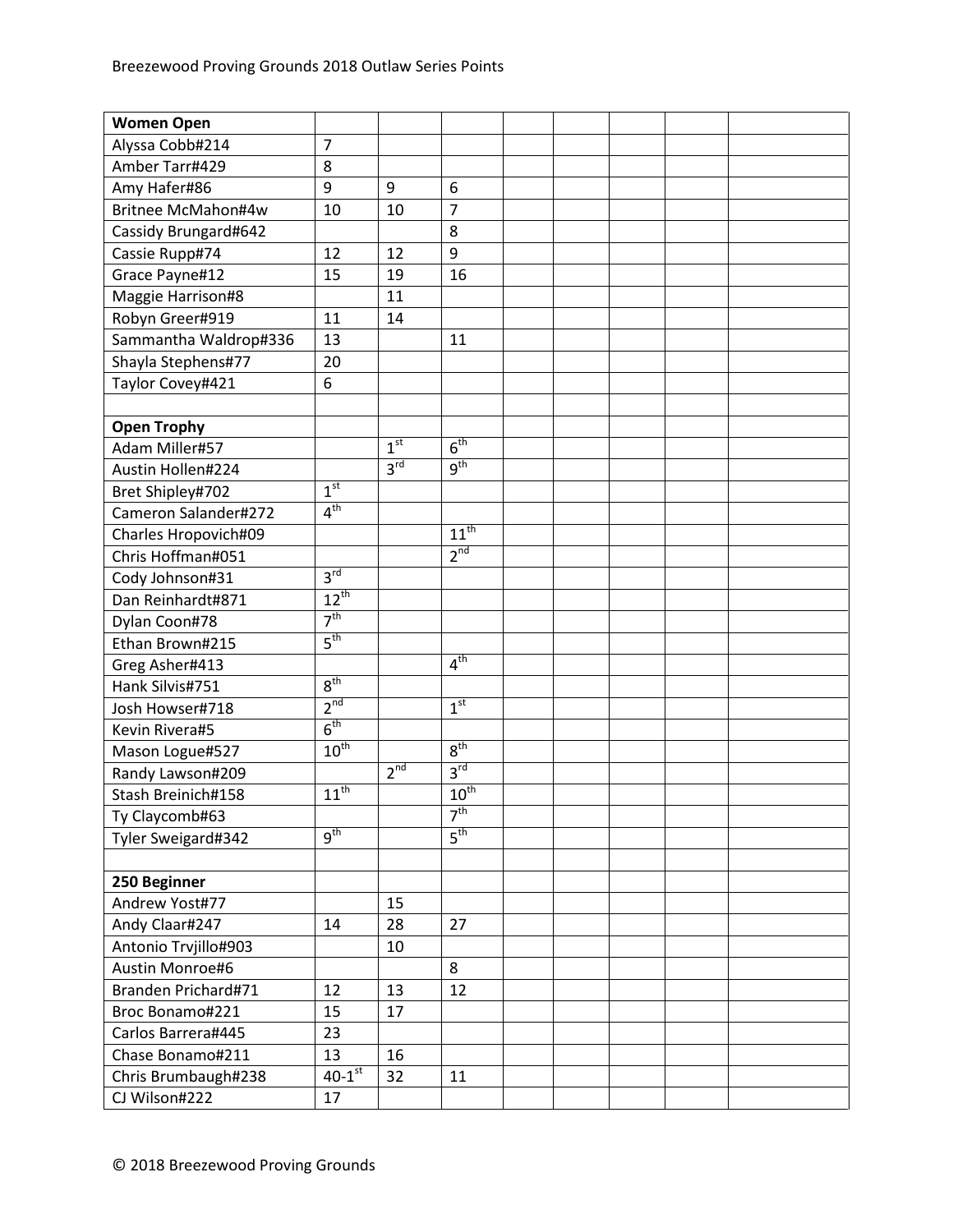| Cody Reynolds#531<br>16<br>Colton Walls#258<br>13<br>David Gray#5<br>20<br>Dayton Pryor#15<br>8<br>Devin Adams#419<br>14<br>Devin Wakefield#53<br>18<br>Dillon Wakefield#110<br>29<br>Domenico Spinelli#327<br>6<br>Edin Folgay#22<br>$\overline{7}$<br>$42-1$ <sup>st</sup><br>Elliot Barber#22x<br>$\overline{7}$<br>Enrique#10<br>19<br>Ferdy Medrano#920<br>21<br>31<br>Isaac Born#116<br>23<br>10<br>Jacob Browning#611<br>28<br>Jared Scott#629<br>18<br>$40-1$ <sup>st</sup><br>Jason Kalnas#08<br>12<br>18<br>Javier Mejia#84<br>10<br>Jeff Hack#140<br>22<br>$24-2^{nd}$<br>Jeffrey Bennett#17<br>Jeremy McCauley#103<br>17<br>11<br>20<br>Jimmy Mcilwain#272<br>13<br>JJ Massicot#717<br>9<br>$35-2^{nd}$<br>John Conklin#4<br>Jordan Short#11<br>17<br>21<br>Josh Buckner#430<br>25<br>23<br>20<br>Josh Lentz#989<br>24<br>19<br>12<br>Joshua Helbers#157<br>Justin Verbonitz#410<br>27<br>22<br>16<br>22<br>Kyle Murray#101<br>Kyle Weir#1x<br>28<br>Lance Hughes#48<br>24<br>Lawson Michael#71<br>11<br>32<br>Logan Harry#127<br>$37-2^{nd}$<br>Logan Rummell#133<br>18<br>Manual Ramos#983<br>9<br>Matt Conaway#45<br>19<br>Matt Gilbert#393<br>21<br>Miles Major#100<br>14<br>Nicholas Krakowski#227<br>16<br>Noah Giles#115<br>26<br>31<br>Noah Mercado#66<br>32<br>24<br>Peter McDougell#391<br>10<br>Reginaldo Franca#117<br>14<br>Rich Geist#731<br>11<br>Robert Schiller#3<br>9 | Cody Palmer#478 | $29 - 1$ <sup>st</sup> |  |  |  |  |
|-----------------------------------------------------------------------------------------------------------------------------------------------------------------------------------------------------------------------------------------------------------------------------------------------------------------------------------------------------------------------------------------------------------------------------------------------------------------------------------------------------------------------------------------------------------------------------------------------------------------------------------------------------------------------------------------------------------------------------------------------------------------------------------------------------------------------------------------------------------------------------------------------------------------------------------------------------------------------------------------------------------------------------------------------------------------------------------------------------------------------------------------------------------------------------------------------------------------------------------------------------------------------------------------------------------------------------------------------------------------------------------------------------|-----------------|------------------------|--|--|--|--|
|                                                                                                                                                                                                                                                                                                                                                                                                                                                                                                                                                                                                                                                                                                                                                                                                                                                                                                                                                                                                                                                                                                                                                                                                                                                                                                                                                                                                     |                 |                        |  |  |  |  |
|                                                                                                                                                                                                                                                                                                                                                                                                                                                                                                                                                                                                                                                                                                                                                                                                                                                                                                                                                                                                                                                                                                                                                                                                                                                                                                                                                                                                     |                 |                        |  |  |  |  |
|                                                                                                                                                                                                                                                                                                                                                                                                                                                                                                                                                                                                                                                                                                                                                                                                                                                                                                                                                                                                                                                                                                                                                                                                                                                                                                                                                                                                     |                 |                        |  |  |  |  |
|                                                                                                                                                                                                                                                                                                                                                                                                                                                                                                                                                                                                                                                                                                                                                                                                                                                                                                                                                                                                                                                                                                                                                                                                                                                                                                                                                                                                     |                 |                        |  |  |  |  |
|                                                                                                                                                                                                                                                                                                                                                                                                                                                                                                                                                                                                                                                                                                                                                                                                                                                                                                                                                                                                                                                                                                                                                                                                                                                                                                                                                                                                     |                 |                        |  |  |  |  |
|                                                                                                                                                                                                                                                                                                                                                                                                                                                                                                                                                                                                                                                                                                                                                                                                                                                                                                                                                                                                                                                                                                                                                                                                                                                                                                                                                                                                     |                 |                        |  |  |  |  |
|                                                                                                                                                                                                                                                                                                                                                                                                                                                                                                                                                                                                                                                                                                                                                                                                                                                                                                                                                                                                                                                                                                                                                                                                                                                                                                                                                                                                     |                 |                        |  |  |  |  |
|                                                                                                                                                                                                                                                                                                                                                                                                                                                                                                                                                                                                                                                                                                                                                                                                                                                                                                                                                                                                                                                                                                                                                                                                                                                                                                                                                                                                     |                 |                        |  |  |  |  |
|                                                                                                                                                                                                                                                                                                                                                                                                                                                                                                                                                                                                                                                                                                                                                                                                                                                                                                                                                                                                                                                                                                                                                                                                                                                                                                                                                                                                     |                 |                        |  |  |  |  |
|                                                                                                                                                                                                                                                                                                                                                                                                                                                                                                                                                                                                                                                                                                                                                                                                                                                                                                                                                                                                                                                                                                                                                                                                                                                                                                                                                                                                     |                 |                        |  |  |  |  |
|                                                                                                                                                                                                                                                                                                                                                                                                                                                                                                                                                                                                                                                                                                                                                                                                                                                                                                                                                                                                                                                                                                                                                                                                                                                                                                                                                                                                     |                 |                        |  |  |  |  |
|                                                                                                                                                                                                                                                                                                                                                                                                                                                                                                                                                                                                                                                                                                                                                                                                                                                                                                                                                                                                                                                                                                                                                                                                                                                                                                                                                                                                     |                 |                        |  |  |  |  |
|                                                                                                                                                                                                                                                                                                                                                                                                                                                                                                                                                                                                                                                                                                                                                                                                                                                                                                                                                                                                                                                                                                                                                                                                                                                                                                                                                                                                     |                 |                        |  |  |  |  |
|                                                                                                                                                                                                                                                                                                                                                                                                                                                                                                                                                                                                                                                                                                                                                                                                                                                                                                                                                                                                                                                                                                                                                                                                                                                                                                                                                                                                     |                 |                        |  |  |  |  |
|                                                                                                                                                                                                                                                                                                                                                                                                                                                                                                                                                                                                                                                                                                                                                                                                                                                                                                                                                                                                                                                                                                                                                                                                                                                                                                                                                                                                     |                 |                        |  |  |  |  |
|                                                                                                                                                                                                                                                                                                                                                                                                                                                                                                                                                                                                                                                                                                                                                                                                                                                                                                                                                                                                                                                                                                                                                                                                                                                                                                                                                                                                     |                 |                        |  |  |  |  |
|                                                                                                                                                                                                                                                                                                                                                                                                                                                                                                                                                                                                                                                                                                                                                                                                                                                                                                                                                                                                                                                                                                                                                                                                                                                                                                                                                                                                     |                 |                        |  |  |  |  |
|                                                                                                                                                                                                                                                                                                                                                                                                                                                                                                                                                                                                                                                                                                                                                                                                                                                                                                                                                                                                                                                                                                                                                                                                                                                                                                                                                                                                     |                 |                        |  |  |  |  |
|                                                                                                                                                                                                                                                                                                                                                                                                                                                                                                                                                                                                                                                                                                                                                                                                                                                                                                                                                                                                                                                                                                                                                                                                                                                                                                                                                                                                     |                 |                        |  |  |  |  |
|                                                                                                                                                                                                                                                                                                                                                                                                                                                                                                                                                                                                                                                                                                                                                                                                                                                                                                                                                                                                                                                                                                                                                                                                                                                                                                                                                                                                     |                 |                        |  |  |  |  |
|                                                                                                                                                                                                                                                                                                                                                                                                                                                                                                                                                                                                                                                                                                                                                                                                                                                                                                                                                                                                                                                                                                                                                                                                                                                                                                                                                                                                     |                 |                        |  |  |  |  |
|                                                                                                                                                                                                                                                                                                                                                                                                                                                                                                                                                                                                                                                                                                                                                                                                                                                                                                                                                                                                                                                                                                                                                                                                                                                                                                                                                                                                     |                 |                        |  |  |  |  |
|                                                                                                                                                                                                                                                                                                                                                                                                                                                                                                                                                                                                                                                                                                                                                                                                                                                                                                                                                                                                                                                                                                                                                                                                                                                                                                                                                                                                     |                 |                        |  |  |  |  |
|                                                                                                                                                                                                                                                                                                                                                                                                                                                                                                                                                                                                                                                                                                                                                                                                                                                                                                                                                                                                                                                                                                                                                                                                                                                                                                                                                                                                     |                 |                        |  |  |  |  |
|                                                                                                                                                                                                                                                                                                                                                                                                                                                                                                                                                                                                                                                                                                                                                                                                                                                                                                                                                                                                                                                                                                                                                                                                                                                                                                                                                                                                     |                 |                        |  |  |  |  |
|                                                                                                                                                                                                                                                                                                                                                                                                                                                                                                                                                                                                                                                                                                                                                                                                                                                                                                                                                                                                                                                                                                                                                                                                                                                                                                                                                                                                     |                 |                        |  |  |  |  |
|                                                                                                                                                                                                                                                                                                                                                                                                                                                                                                                                                                                                                                                                                                                                                                                                                                                                                                                                                                                                                                                                                                                                                                                                                                                                                                                                                                                                     |                 |                        |  |  |  |  |
|                                                                                                                                                                                                                                                                                                                                                                                                                                                                                                                                                                                                                                                                                                                                                                                                                                                                                                                                                                                                                                                                                                                                                                                                                                                                                                                                                                                                     |                 |                        |  |  |  |  |
|                                                                                                                                                                                                                                                                                                                                                                                                                                                                                                                                                                                                                                                                                                                                                                                                                                                                                                                                                                                                                                                                                                                                                                                                                                                                                                                                                                                                     |                 |                        |  |  |  |  |
|                                                                                                                                                                                                                                                                                                                                                                                                                                                                                                                                                                                                                                                                                                                                                                                                                                                                                                                                                                                                                                                                                                                                                                                                                                                                                                                                                                                                     |                 |                        |  |  |  |  |
|                                                                                                                                                                                                                                                                                                                                                                                                                                                                                                                                                                                                                                                                                                                                                                                                                                                                                                                                                                                                                                                                                                                                                                                                                                                                                                                                                                                                     |                 |                        |  |  |  |  |
|                                                                                                                                                                                                                                                                                                                                                                                                                                                                                                                                                                                                                                                                                                                                                                                                                                                                                                                                                                                                                                                                                                                                                                                                                                                                                                                                                                                                     |                 |                        |  |  |  |  |
|                                                                                                                                                                                                                                                                                                                                                                                                                                                                                                                                                                                                                                                                                                                                                                                                                                                                                                                                                                                                                                                                                                                                                                                                                                                                                                                                                                                                     |                 |                        |  |  |  |  |
|                                                                                                                                                                                                                                                                                                                                                                                                                                                                                                                                                                                                                                                                                                                                                                                                                                                                                                                                                                                                                                                                                                                                                                                                                                                                                                                                                                                                     |                 |                        |  |  |  |  |
|                                                                                                                                                                                                                                                                                                                                                                                                                                                                                                                                                                                                                                                                                                                                                                                                                                                                                                                                                                                                                                                                                                                                                                                                                                                                                                                                                                                                     |                 |                        |  |  |  |  |
|                                                                                                                                                                                                                                                                                                                                                                                                                                                                                                                                                                                                                                                                                                                                                                                                                                                                                                                                                                                                                                                                                                                                                                                                                                                                                                                                                                                                     |                 |                        |  |  |  |  |
|                                                                                                                                                                                                                                                                                                                                                                                                                                                                                                                                                                                                                                                                                                                                                                                                                                                                                                                                                                                                                                                                                                                                                                                                                                                                                                                                                                                                     |                 |                        |  |  |  |  |
|                                                                                                                                                                                                                                                                                                                                                                                                                                                                                                                                                                                                                                                                                                                                                                                                                                                                                                                                                                                                                                                                                                                                                                                                                                                                                                                                                                                                     |                 |                        |  |  |  |  |
|                                                                                                                                                                                                                                                                                                                                                                                                                                                                                                                                                                                                                                                                                                                                                                                                                                                                                                                                                                                                                                                                                                                                                                                                                                                                                                                                                                                                     |                 |                        |  |  |  |  |
|                                                                                                                                                                                                                                                                                                                                                                                                                                                                                                                                                                                                                                                                                                                                                                                                                                                                                                                                                                                                                                                                                                                                                                                                                                                                                                                                                                                                     |                 |                        |  |  |  |  |
|                                                                                                                                                                                                                                                                                                                                                                                                                                                                                                                                                                                                                                                                                                                                                                                                                                                                                                                                                                                                                                                                                                                                                                                                                                                                                                                                                                                                     |                 |                        |  |  |  |  |
|                                                                                                                                                                                                                                                                                                                                                                                                                                                                                                                                                                                                                                                                                                                                                                                                                                                                                                                                                                                                                                                                                                                                                                                                                                                                                                                                                                                                     |                 |                        |  |  |  |  |
|                                                                                                                                                                                                                                                                                                                                                                                                                                                                                                                                                                                                                                                                                                                                                                                                                                                                                                                                                                                                                                                                                                                                                                                                                                                                                                                                                                                                     |                 |                        |  |  |  |  |
|                                                                                                                                                                                                                                                                                                                                                                                                                                                                                                                                                                                                                                                                                                                                                                                                                                                                                                                                                                                                                                                                                                                                                                                                                                                                                                                                                                                                     |                 |                        |  |  |  |  |
|                                                                                                                                                                                                                                                                                                                                                                                                                                                                                                                                                                                                                                                                                                                                                                                                                                                                                                                                                                                                                                                                                                                                                                                                                                                                                                                                                                                                     |                 |                        |  |  |  |  |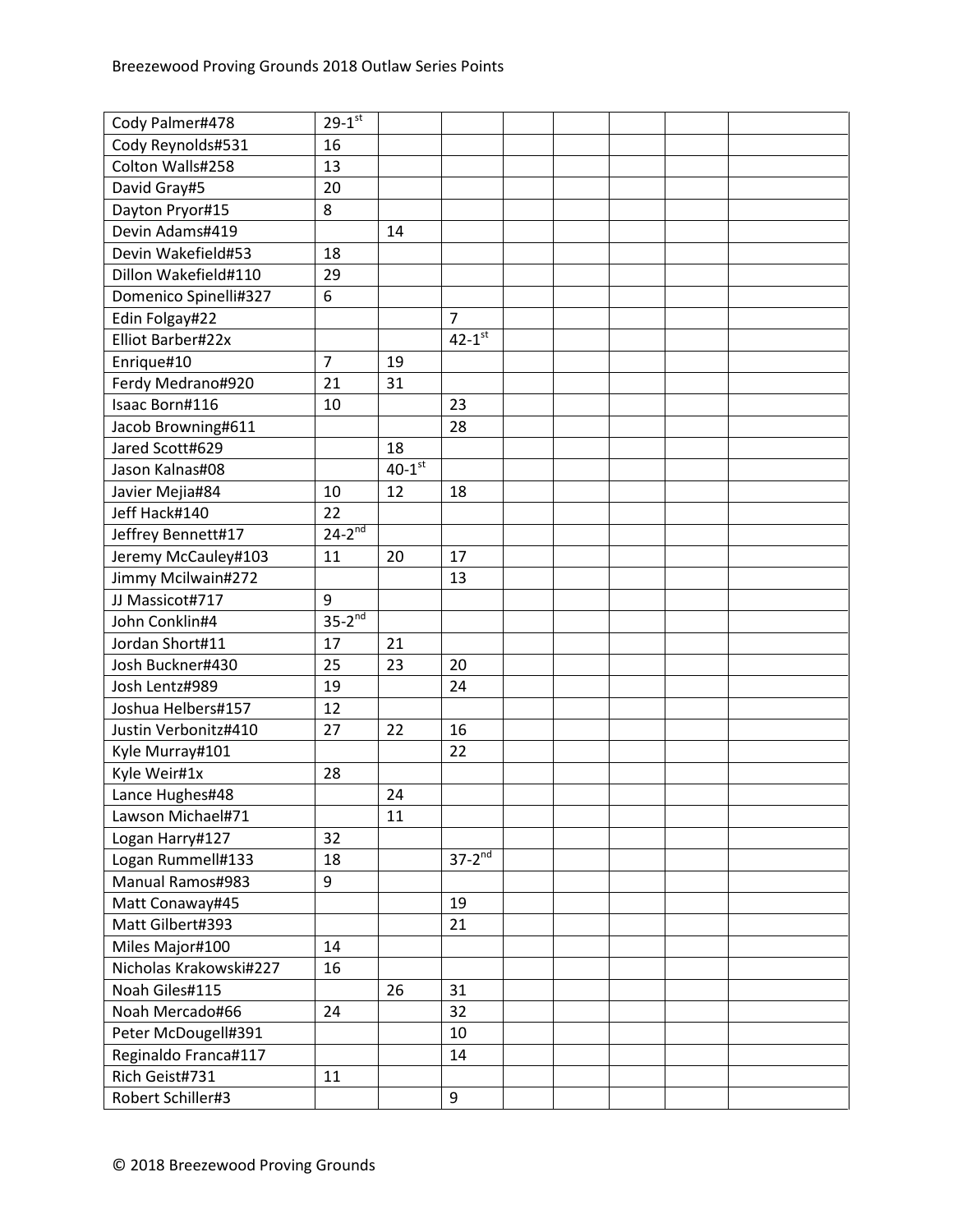| Sam Wilson#131        | 31                     |               | $35-3^{rd}$            |  |  |  |
|-----------------------|------------------------|---------------|------------------------|--|--|--|
| Taron Callinan#18     | 8                      |               |                        |  |  |  |
| TJ Rhode#33           |                        | 30            | 25                     |  |  |  |
| Tommy Morgan#487      | $22 - 3^{rd}$          |               | 33                     |  |  |  |
| Tommy Ricio#912       | 26                     | 25            |                        |  |  |  |
| Travis Weisner#799    | 20                     | 29            | 30                     |  |  |  |
| Ty Claycomb#63        | $33-3^{rd}$            |               |                        |  |  |  |
| Tyler Adams#710       | 15                     | $35-2^{nd}$   |                        |  |  |  |
| Tyler Helwig#13       |                        | $33-3rd$      | 34                     |  |  |  |
| Tyler Rissinger#13    | 21                     | 27            | 26                     |  |  |  |
| Tyler Wildsmith#42    | 30                     |               |                        |  |  |  |
| Wyatt Dunn#21J        | 19                     |               |                        |  |  |  |
| Zach Cave#7x          |                        |               | 29                     |  |  |  |
| Zeb Scott#629         |                        |               | 15                     |  |  |  |
|                       |                        |               |                        |  |  |  |
|                       |                        |               |                        |  |  |  |
| 450 Beginner          |                        |               |                        |  |  |  |
| Ben Hall#756          |                        | 27            |                        |  |  |  |
| Brandon Buhr#340      | 16                     |               |                        |  |  |  |
| Charles Hropovich#09  | 29                     | 19            | 14                     |  |  |  |
| Chris Brumbaugh#238   | 27                     | 28            | 13                     |  |  |  |
| Cody Etters#312       | 17                     | 14            | 12                     |  |  |  |
| Daniel Snyder#685     | 9                      |               |                        |  |  |  |
| Daniel Snyder#685     |                        |               | 10                     |  |  |  |
| David Ramsey#99       |                        | 25            |                        |  |  |  |
| Dawson Ziegler#7      |                        | 15            |                        |  |  |  |
| Dennis Billie#20      | 19                     |               |                        |  |  |  |
| Devon Stump#107       | 24                     | 24            |                        |  |  |  |
| Dylan Coon#78         | 33                     |               |                        |  |  |  |
| Edin Folgay#22        |                        |               | 11                     |  |  |  |
| Elliott Barber#22x    |                        |               | $35 - 1$ <sup>st</sup> |  |  |  |
| Enrique#10            | 15                     | 23            |                        |  |  |  |
| Ferdy Medrano#920     | 23                     | 30            |                        |  |  |  |
| Fernando Oliveira#985 |                        |               | 15                     |  |  |  |
| Garret Ward#417       |                        |               | 20                     |  |  |  |
| Holden Ritchie#7      |                        | $33 - 3^{rd}$ |                        |  |  |  |
| Hunter Smitchno#527   | 11                     |               |                        |  |  |  |
| Jake Maynald#10       |                        |               | 22                     |  |  |  |
| Jarrett Bellison#613  |                        |               | $28-3^{rd}$            |  |  |  |
| Javier Mejia#84       |                        | 16            | 8                      |  |  |  |
| Jeff Hack#140         | 21                     |               |                        |  |  |  |
| Jeffrey Bennett#17    | $35-3$ <sup>rd</sup>   |               |                        |  |  |  |
| John Billett#42       |                        |               | 16                     |  |  |  |
| Jon Flesher#14        | $37-2^{nd}$            |               |                        |  |  |  |
| Jordan Shook#118      | 13                     |               |                        |  |  |  |
| Josh Buckner#56       | $42 - 1$ <sup>st</sup> | 31            | 25                     |  |  |  |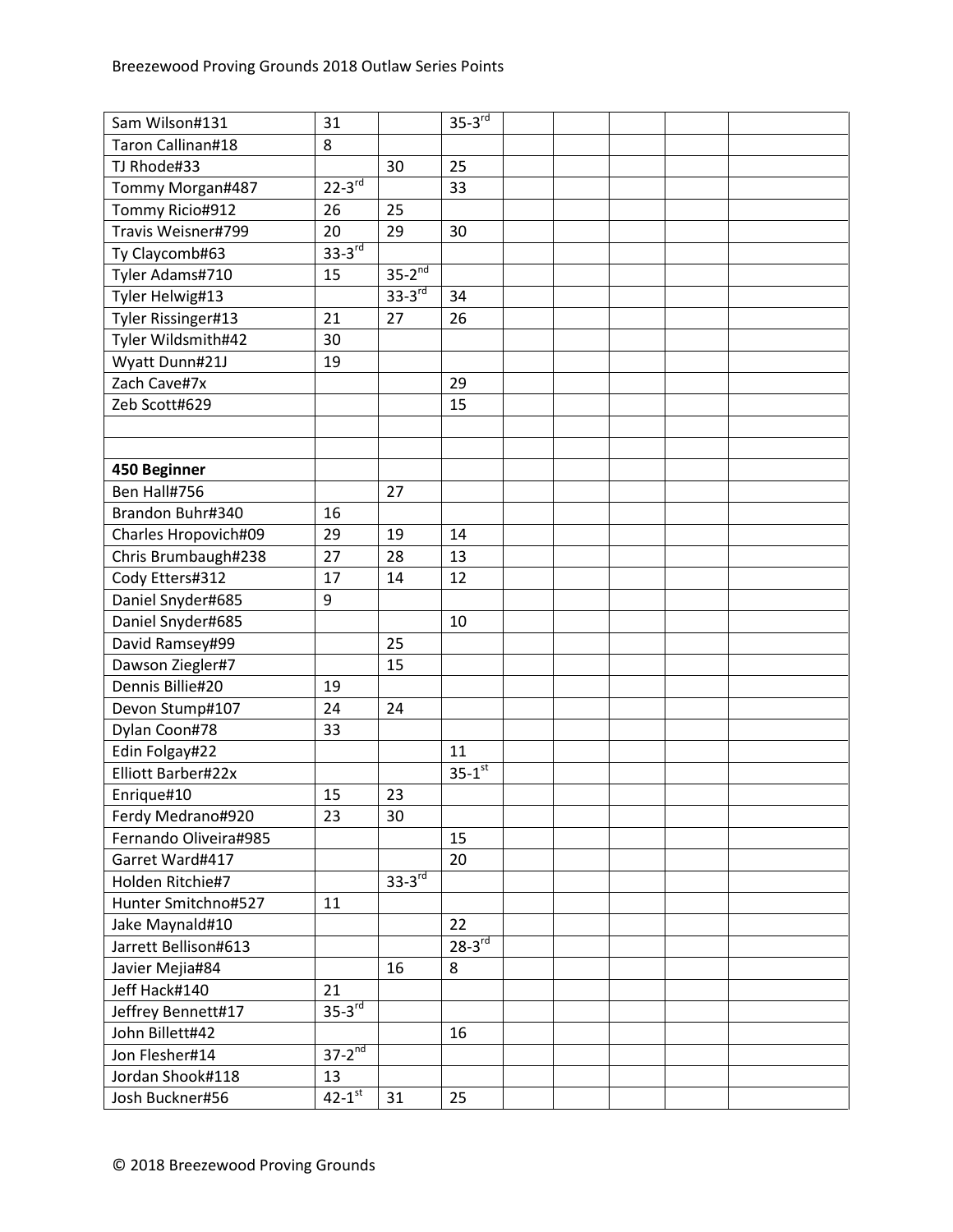| Justin Verbonitz#410    | 22             | 21                   | 21                   |  |  |  |
|-------------------------|----------------|----------------------|----------------------|--|--|--|
| Kyle Weir#1x            | 30             |                      |                      |  |  |  |
| <b>Manual Ramos#983</b> | 20             |                      |                      |  |  |  |
| Matt Gilbert#393        |                |                      | 19                   |  |  |  |
| Matt Grove#472          | 18             | 17                   | 18                   |  |  |  |
| Michael McGrath#51      |                | 18                   |                      |  |  |  |
| Nicholas Krakawski#227  | 10             |                      |                      |  |  |  |
| Nick Robertson#94       | 25             |                      |                      |  |  |  |
| Noah Franklin#197       | 12             |                      |                      |  |  |  |
| Noah Giles#115          |                | 22                   | 23                   |  |  |  |
| Peter McDougall#391     |                |                      | 9                    |  |  |  |
| Rayner Guzman#484       |                | 20                   |                      |  |  |  |
| Ryan Taylor#11          | 26             |                      |                      |  |  |  |
| Sam Wilson#131          | 34             |                      | $27 - 2^{nd}$        |  |  |  |
| Steven Streletz#744     | 14             |                      |                      |  |  |  |
| Travis Ritter#420       |                | 26                   | 24                   |  |  |  |
| Ty Claycomb#63          | 31             | 29                   | 30                   |  |  |  |
| Tyler Adams#710         | 32             | $35-2^{nd}$          |                      |  |  |  |
| Tyler Helwig#13         |                | 32                   |                      |  |  |  |
| Tyler Rissinger#13      | 28             | $40-1$ <sup>st</sup> | $26-1$ <sup>st</sup> |  |  |  |
| Tylor Tressler#310      |                |                      | 17                   |  |  |  |
| Walker Hiles#7          | 8              |                      |                      |  |  |  |
|                         |                |                      |                      |  |  |  |
| 250 Intermediate        |                |                      |                      |  |  |  |
| Antonio Rodrigues#208   |                |                      | 8                    |  |  |  |
| Baylay Oberlander#469   | 6              |                      |                      |  |  |  |
| Cameron Salander#272    | 31             |                      |                      |  |  |  |
| Dalton Snook#25s        | 8              | 11                   |                      |  |  |  |
| Dayne Miller #28        |                | 13                   | 11                   |  |  |  |
| Devin Lykens#997        | 27             | 27                   | 19                   |  |  |  |
| Donny Mielnik#401       | 29             | 22                   |                      |  |  |  |
| Dustin Mallow#58        |                | 17                   | 24                   |  |  |  |
| Eddie Byrd#81           | 22             | 19                   |                      |  |  |  |
| Eran Peilert#22         | 25             |                      |                      |  |  |  |
| Hank Silvis#751         | 14             |                      |                      |  |  |  |
| Henry Moore#262         | 11             |                      |                      |  |  |  |
| Jacob Barton#47         | $\overline{7}$ |                      |                      |  |  |  |
| Joe Calvert#128         | 18             |                      |                      |  |  |  |
| John Selby#17           | 23             | 14                   | 16                   |  |  |  |
| Jose Rodrigues#176      |                |                      | 10                   |  |  |  |
| Josh David#11           | 20             | 12                   |                      |  |  |  |
| Kevin Clark#87          | 12             | 9                    | 12                   |  |  |  |
| Mark Compton#423        | 36             | 10                   | $\overline{7}$       |  |  |  |
| Mason Guelich#691       | 16             |                      | 13                   |  |  |  |
| Michael Novella#319     | 10             | 16                   | 15                   |  |  |  |
| Mike Ashby#56           | 26             |                      |                      |  |  |  |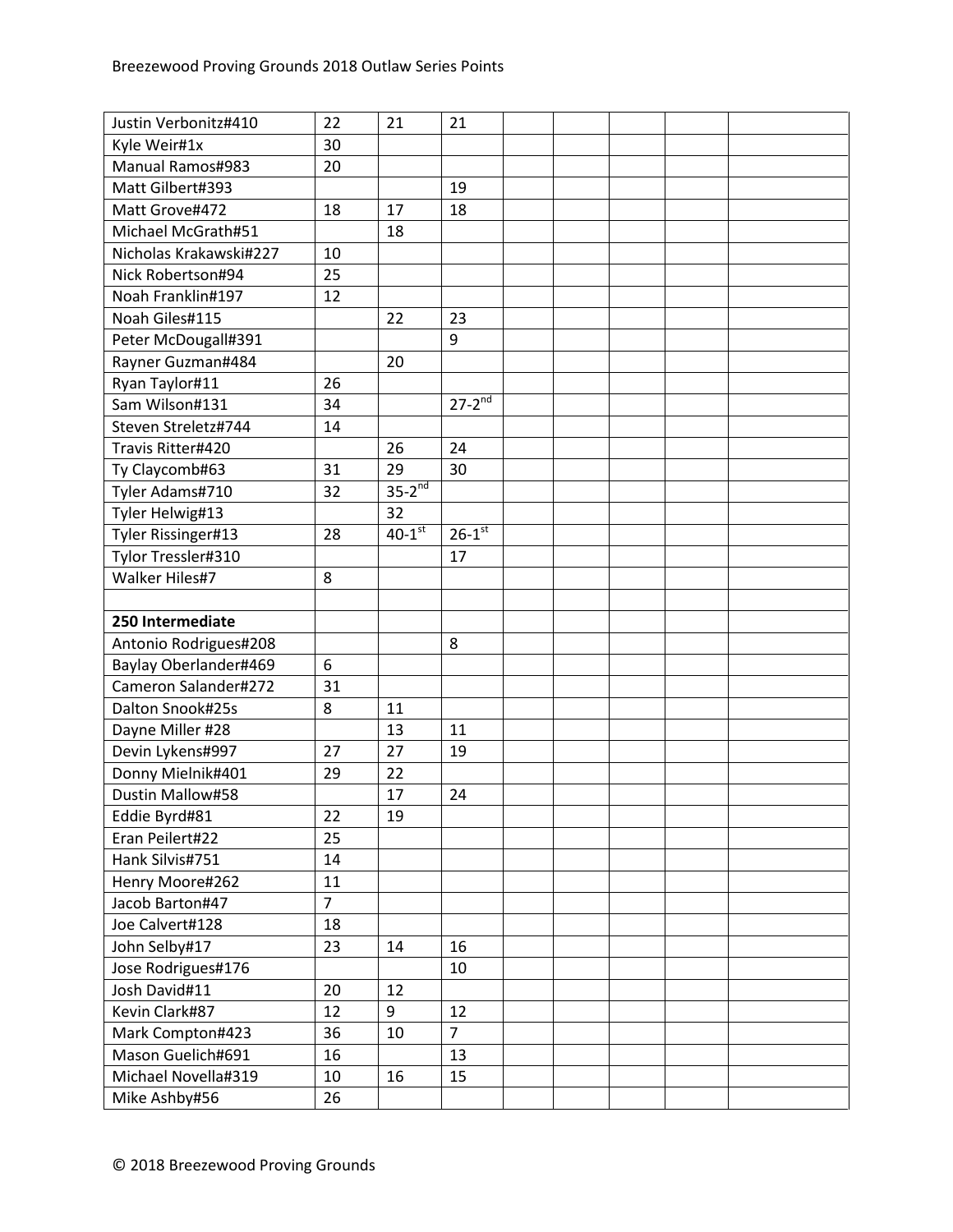| Sage Minteer#221         | 17 |    |                |  |  |  |
|--------------------------|----|----|----------------|--|--|--|
| Scott Garretty#117       | 24 |    |                |  |  |  |
| Skylar Whittington#259   |    |    | 17             |  |  |  |
| Stash Breinich#158       | 13 |    | 9              |  |  |  |
| Tanner Adams#72          | 21 |    | 14             |  |  |  |
| Trenton Martin#145       | 9  | 18 |                |  |  |  |
| Tyler Jones #74          | 28 | 15 |                |  |  |  |
| Wes Dennis#215           | 19 |    |                |  |  |  |
| Wyatt Everhart#510       | 15 |    |                |  |  |  |
| Zac Dziedzickie#794      |    | 20 |                |  |  |  |
|                          |    |    |                |  |  |  |
| 450 Intermediate         |    |    |                |  |  |  |
| Adam Miller#57           | 17 | 13 | 11             |  |  |  |
| Austin Hollen#224        | 21 | 20 | 13             |  |  |  |
| Brady Lanzendorfer#71    | 12 |    |                |  |  |  |
| Brett Pochet#225         | 22 | 12 | 12             |  |  |  |
| Cadan Burke#420          | 10 |    |                |  |  |  |
| Chris Hoffman #051       |    | 15 | 15             |  |  |  |
| Clinton Barclay#27       |    |    | 14             |  |  |  |
| Dustin Mallow#58         |    |    | 17             |  |  |  |
| Dustin Trey#11           | 29 |    |                |  |  |  |
| Dylan Shoop#311          | 24 |    |                |  |  |  |
| Eddie Keltz#904          | 19 |    |                |  |  |  |
| Greg Asher#413           |    |    | 22             |  |  |  |
| Jim McMullen#778         | 13 |    |                |  |  |  |
| Joe Calvert#128          | 11 | 11 |                |  |  |  |
| Justin Hall#190          |    | 8  |                |  |  |  |
| Kevin Clark#87           | 14 | 10 | 8              |  |  |  |
| Mason Logue#527          | 15 |    | 9              |  |  |  |
| Mike Payne#75            |    |    | $\overline{7}$ |  |  |  |
| Tanner Adams#72          | 16 |    | 6              |  |  |  |
| Travis Kibe#305          | 18 | 9  | 10             |  |  |  |
| Wes Dennis#215           | 20 |    |                |  |  |  |
|                          |    |    |                |  |  |  |
| 250 Advanced             |    |    |                |  |  |  |
| AJ Houser#951            | 18 |    | 8              |  |  |  |
| Bayley Oberlander#469    | 13 |    |                |  |  |  |
| Bobby Knupp#92           | 11 |    |                |  |  |  |
| Brandon Albright#341     | 10 |    |                |  |  |  |
| Bryce Davis#851          | 15 |    |                |  |  |  |
| <b>Bryton Carroll#42</b> | 16 |    |                |  |  |  |
| Cameron Salander#272     |    | 11 | 6              |  |  |  |
| Carson Good#454          | 9  |    |                |  |  |  |
| Dylan Harris#387         |    | 10 |                |  |  |  |
| Garrett Smith#387        |    |    | 13             |  |  |  |
| Gauge Keith#22           | 14 |    |                |  |  |  |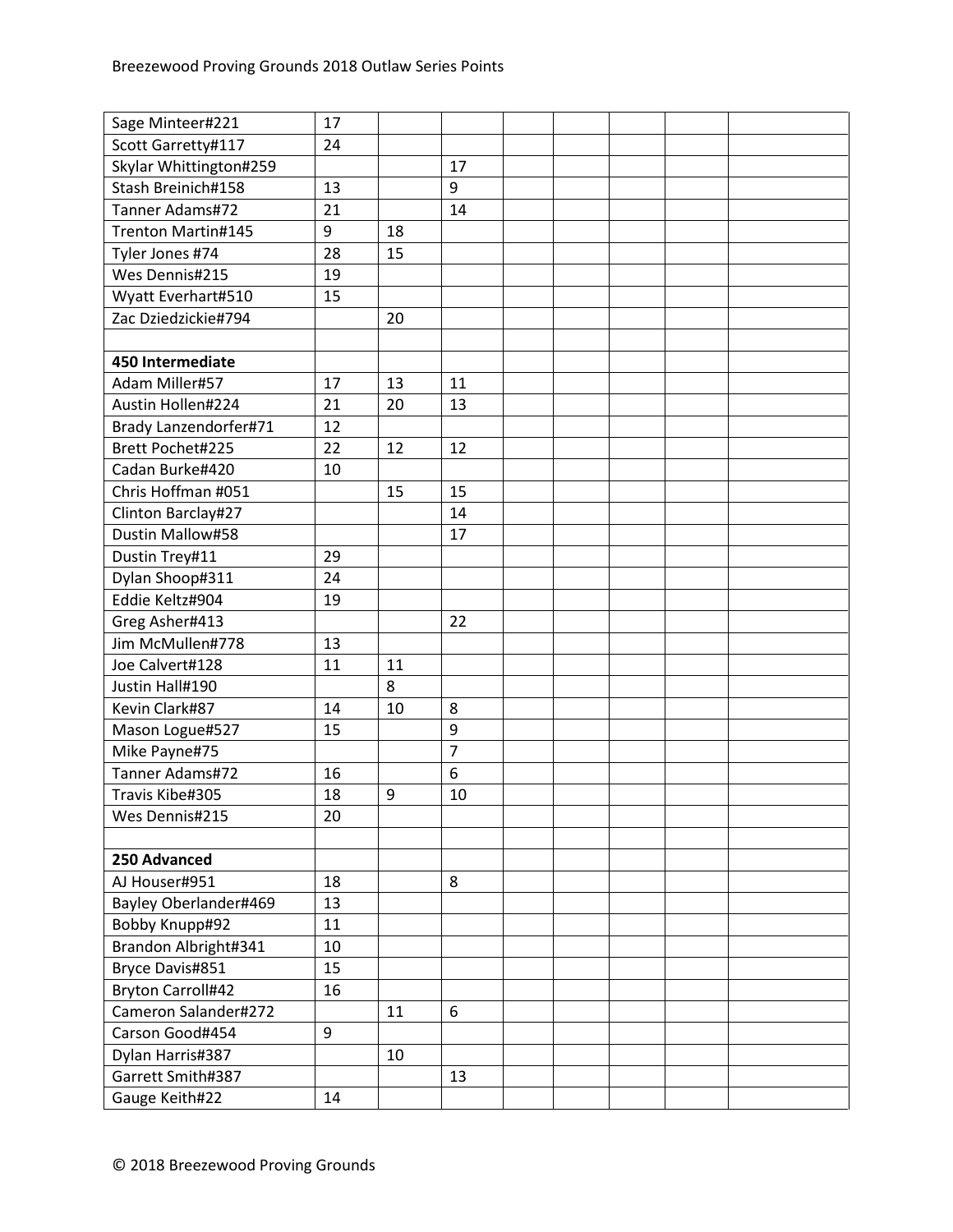| Hank Silvis#75          |    |                | $\overline{7}$ |  |  |  |
|-------------------------|----|----------------|----------------|--|--|--|
| Jarrett Thompson#957    | 17 |                |                |  |  |  |
| Jimmy Barry#818         | 19 |                | 11             |  |  |  |
| Joey Deneen#257         |    | 13             | 9              |  |  |  |
| John Duckworth#621      |    | 9              |                |  |  |  |
| John Wells#429          | 26 | 20             | 10             |  |  |  |
| Ricci Randanella#89     |    | 12             |                |  |  |  |
| Scott Martin#45         | 8  |                |                |  |  |  |
| Scotty Clark#442        | 21 |                |                |  |  |  |
| Vinny Luhovey#437       |    |                | 18             |  |  |  |
| William Carling#513     |    | 15             |                |  |  |  |
| Zachary Lahman#179      | 12 |                |                |  |  |  |
|                         |    |                |                |  |  |  |
| <b>450 Advanced</b>     |    |                |                |  |  |  |
| AJ Houser#951           | 21 | 14             | 12             |  |  |  |
| Arie Reachard#643       | 28 |                |                |  |  |  |
| Bobby Knupp#92          | 12 |                |                |  |  |  |
| Brad Esper#727          | 30 |                |                |  |  |  |
| Brandon Albright#341    | 18 |                |                |  |  |  |
| Bret Shipley#702        | 26 | 8              | 11             |  |  |  |
| Bryce Davis#851         | 14 |                |                |  |  |  |
| <b>Bryton Carroll#x</b> | 32 |                |                |  |  |  |
| Cameron Salander#272    |    | $\overline{7}$ | $\overline{7}$ |  |  |  |
| Cody Johnson#31         | 13 |                |                |  |  |  |
| Daniel Dillin#916       | 15 |                |                |  |  |  |
| Dustin Miller#188       | 9  |                |                |  |  |  |
| Dylan Harris#387        |    | 9              |                |  |  |  |
| Garrett Smith#624       |    |                | 10             |  |  |  |
| Gauge Keith#22          | 22 |                |                |  |  |  |
| Jacob Runkles#270       | 37 | 24             | 21             |  |  |  |
| Jarrett Thompson#957    | 23 |                |                |  |  |  |
| Jeffrey Miller#188      | 17 |                |                |  |  |  |
| Jimmy Barry#818         | 19 |                | 14             |  |  |  |
| Joey Deneen#257         |    | 22             | 9              |  |  |  |
| John Duckworth#621      |    | 15             |                |  |  |  |
| John Wells#429          | 20 | 19             | 16             |  |  |  |
| Josh Howser#718         | 24 | 11             | 13             |  |  |  |
| Josh Stein#177          | 25 |                |                |  |  |  |
| Kevin Rivera#5          | 10 |                |                |  |  |  |
| Nick Fratz-Orr#265      | 29 |                |                |  |  |  |
| Ricci Randanella#89     |    | 16             |                |  |  |  |
| Scotty Clark#442        | 27 | 10             |                |  |  |  |
| Tyler Myers#88          | 16 | 12             |                |  |  |  |
| Vinny Luhovey#437       |    |                | 8              |  |  |  |
| William Carling#513     |    | 13             |                |  |  |  |
| Zachary Lahman#179      | 11 |                |                |  |  |  |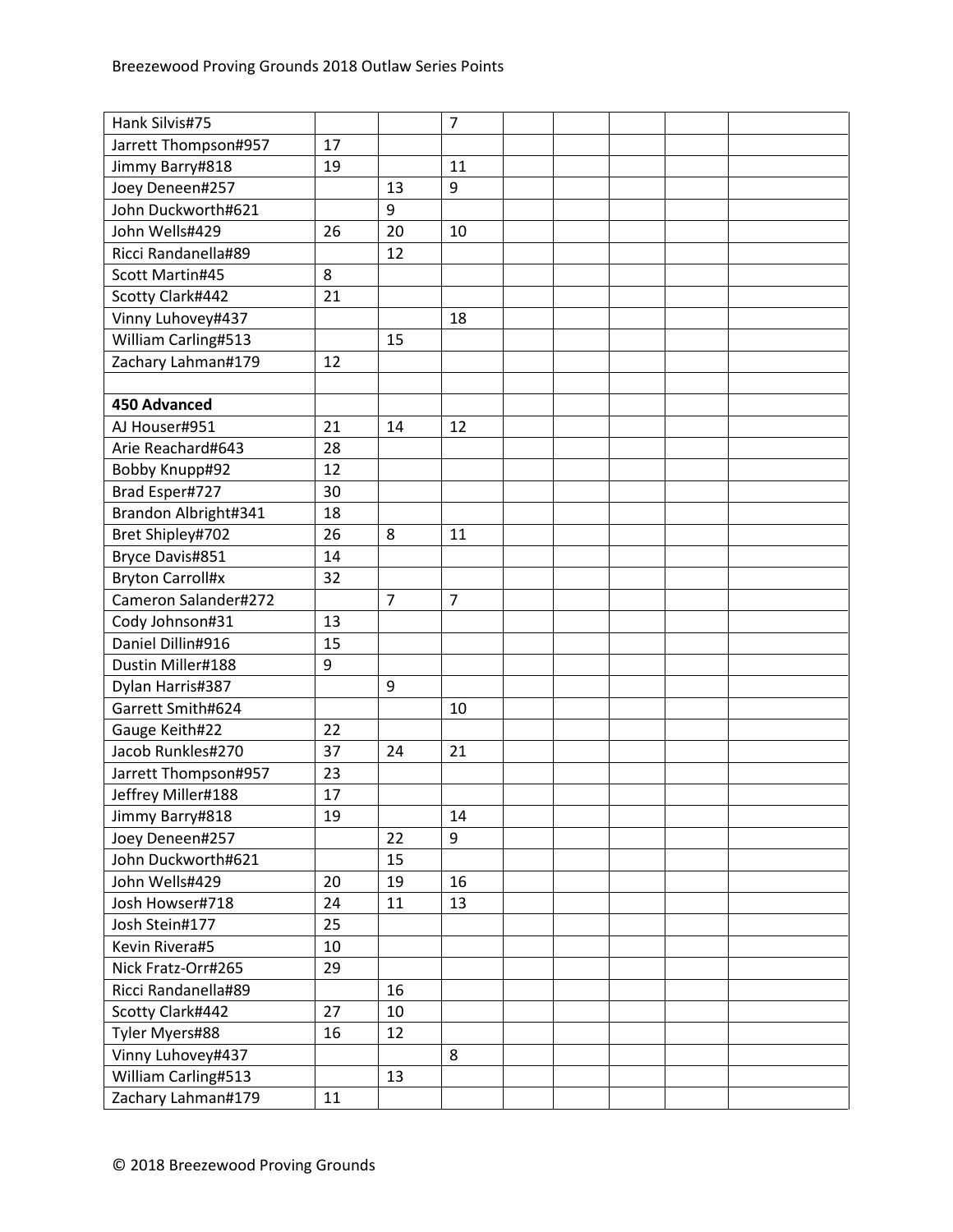| Vet 30 Plus Open        |                |    |                |  |  |  |
|-------------------------|----------------|----|----------------|--|--|--|
| Brandon Smith#142       | 17             |    |                |  |  |  |
| Caleb Lytle#391         | 12             |    |                |  |  |  |
| Chris Girard#209        | 11             | 14 |                |  |  |  |
| Daniel Snyder#685       | 9              |    |                |  |  |  |
| Dave Matthews#420       | 10             | 12 | 10             |  |  |  |
| Derek Boyd#813          | 15             |    | 11             |  |  |  |
| Donny Mielnik#401       | 31             | 22 |                |  |  |  |
| Jason Trevenen#74       | 16             |    | 9              |  |  |  |
| Jason Winters#27        | 18             |    |                |  |  |  |
| Jim McMullen#778        | 13             |    |                |  |  |  |
| John Selby#17           | 22             |    | 13             |  |  |  |
| Justin Gruden#664       | 20             |    |                |  |  |  |
| Kevin Needle#653        |                | 15 | $\overline{7}$ |  |  |  |
| Matt Grove#472          | 14             | 13 | 8              |  |  |  |
| Michael Novella#319     | 19             | 19 | 14             |  |  |  |
| Mike Payne#75           |                |    | 12             |  |  |  |
| Nate Fetterman#357      | 23             | 17 | 18             |  |  |  |
| Paul Hrubochak#735      | $\overline{7}$ |    | 15             |  |  |  |
| Randy Lawson#209        | 26             | 20 | 23             |  |  |  |
| Ryan Taylor#11          | 21             |    |                |  |  |  |
| Scott Martin#45         | 24             | 18 | 16             |  |  |  |
| William Walters#717     | 8              |    |                |  |  |  |
| Zach Coons#69           |                | 27 |                |  |  |  |
|                         |                |    |                |  |  |  |
| Senior 45 Plus Open     |                |    |                |  |  |  |
| Bill Lauver#442         | $\overline{7}$ | 9  | 8              |  |  |  |
| Charlie Von Bergen#311  |                | 12 |                |  |  |  |
| Jeffrey Miller#188      | 11             |    |                |  |  |  |
| Jody Nevling#338        |                |    | 12             |  |  |  |
| John Lanzendorfer#71    |                | 17 |                |  |  |  |
| Kevin Allen#427         | 8              |    |                |  |  |  |
| Mark Howser#117         | 9              |    | 9              |  |  |  |
| Paul Hrubochak#735      | 16             |    | 17             |  |  |  |
| Rich Brungard#264       |                |    | 10             |  |  |  |
| Zebadiah Scott#629      | 6              | 10 | $\overline{7}$ |  |  |  |
|                         |                |    |                |  |  |  |
| <b>Pit Bike Open</b>    |                |    |                |  |  |  |
| #808                    |                |    | 13             |  |  |  |
| Braden Hinterberger#027 |                | 13 |                |  |  |  |
| Daniel Grimm#43         | $\overline{7}$ | 6  | 6              |  |  |  |
| JJ Massicot#28          | 12             |    |                |  |  |  |
| Wayne Perry#24          |                |    | 8              |  |  |  |
| Wesley Franke#773       |                | 8  |                |  |  |  |
|                         |                |    |                |  |  |  |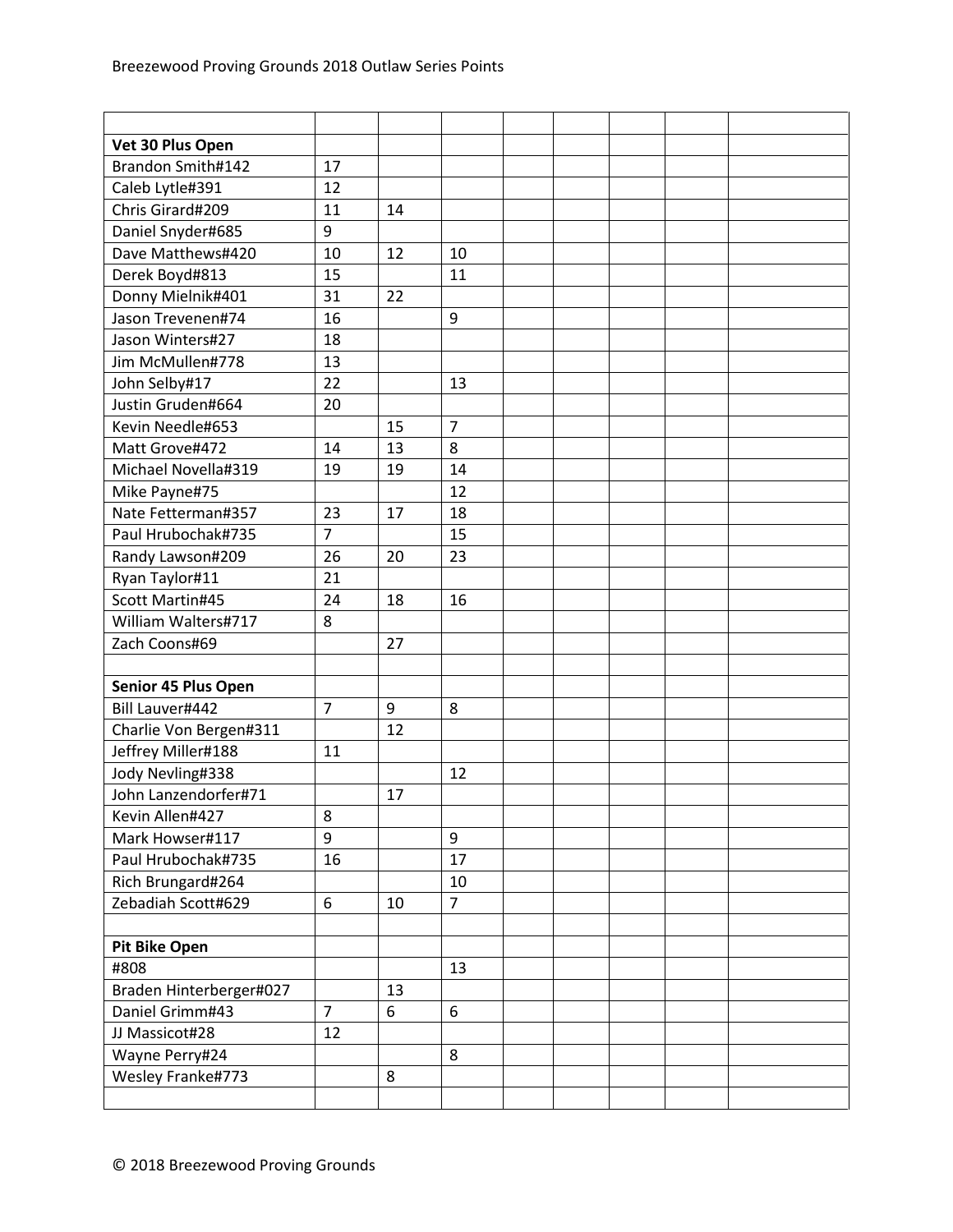| <b>QUADS</b>            |                |                  |                |  |  |  |
|-------------------------|----------------|------------------|----------------|--|--|--|
|                         |                |                  |                |  |  |  |
| Kids 50/70 Open         |                |                  |                |  |  |  |
| Aiden McGuire#19x       |                | 9                |                |  |  |  |
| Carter Reese#813        |                | $\overline{7}$   |                |  |  |  |
| Jayden Shiffer#16       |                | 17               |                |  |  |  |
| Kolton Zimmerman#19     |                | 6                |                |  |  |  |
| Ryder Carter#5          | 9              | 8                | 6              |  |  |  |
| Vincent Dillion#54      | 14             | 12               | 8              |  |  |  |
| Zach Notarianni#9       |                | 10               | 13             |  |  |  |
|                         |                |                  |                |  |  |  |
| <b>Kids 90/125 Open</b> |                |                  |                |  |  |  |
| Aiden Fisher#317        | 8              |                  |                |  |  |  |
| Cameron Bash#36         | 12             | 11               | 11             |  |  |  |
| Cameron Kunkle#82       | 9              | $\overline{7}$   | 9              |  |  |  |
| Dakota Pittman#998      |                | 6                | $\overline{7}$ |  |  |  |
| Evan Osborne#31         | 10             |                  |                |  |  |  |
| Jake Colson#4           |                | 8                | 8              |  |  |  |
| Jayden Shiffer#16       |                | 9                |                |  |  |  |
| Kolton Zimmerman#19     |                |                  | 6              |  |  |  |
| Kyle Crone#11           | $\overline{7}$ |                  |                |  |  |  |
| Vincent Dillion#54      | 17             | 16               | 16             |  |  |  |
| Zach Notarianni#9       | 6              |                  |                |  |  |  |
|                         |                |                  |                |  |  |  |
| 200/300 Open            |                |                  |                |  |  |  |
| Agastino Abbatiello#100 | $\overline{7}$ |                  |                |  |  |  |
| Corey Osborne#19        | 9              |                  |                |  |  |  |
| Dane Molander#488       | 14             |                  |                |  |  |  |
| Jayden Russell#14       |                | 11               |                |  |  |  |
| Tyler Notarianni#6      | 6              |                  |                |  |  |  |
|                         |                |                  |                |  |  |  |
| 400 Open                |                |                  |                |  |  |  |
| Avery Bailey#71         | $\overline{7}$ | $\overline{7}$   |                |  |  |  |
| Dalton Gish#444         | 15             |                  |                |  |  |  |
| Dave Keller#77          | 10             | 8                | 13             |  |  |  |
| Dillon Isenberg#314     | 8              |                  | 8              |  |  |  |
| Eric Foreman#29         |                | $\boldsymbol{9}$ |                |  |  |  |
| Greg Huntley#23         |                | 16               |                |  |  |  |
| Joey Miller#818         | 6              | 11               | 6              |  |  |  |
| Nathaniel Yeager#15     |                | 6                |                |  |  |  |
|                         |                |                  |                |  |  |  |
| <b>Open Beginner</b>    |                |                  |                |  |  |  |
| Andrew Beury#14         | $14-3^{rd}$    |                  | 16             |  |  |  |
| Andrew Shatzer#04       | 13             | 11               |                |  |  |  |
| Andrew Williams#724     | 10             | 12               | 14             |  |  |  |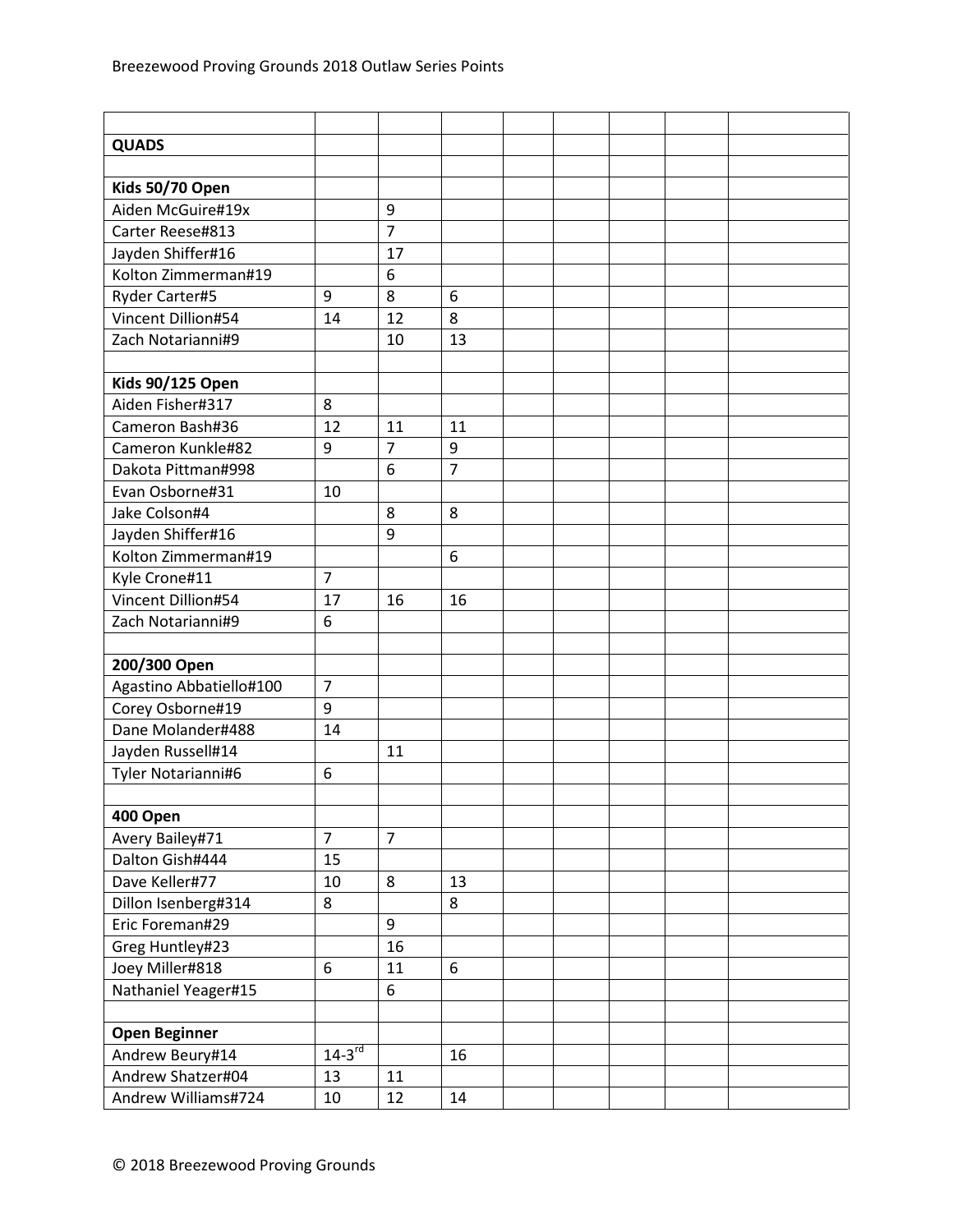| Austin Lewis#343     | 13                     | $16-2^{nd}$            | $20-2^{nd}$            |  |  |  |
|----------------------|------------------------|------------------------|------------------------|--|--|--|
| Chase Fetterman#82   | $16-2^{nd}$            |                        | 17                     |  |  |  |
| Corey Zamenski#11x   | 8                      |                        |                        |  |  |  |
| Darrin Jumper#105    | 12                     |                        |                        |  |  |  |
| Dave Jenkins#52      |                        |                        | 13                     |  |  |  |
| Destiny Boden#13B    | $\overline{7}$         | 10                     | 9                      |  |  |  |
| Devin Baker#11       | $21 - 1$ <sup>st</sup> |                        | 12                     |  |  |  |
| Devin Woodward#556   | $14-3$ <sup>rd</sup>   |                        |                        |  |  |  |
| Douglas Fisher#416   | 11                     | 8                      |                        |  |  |  |
| Jon Woods#x          | 8                      |                        |                        |  |  |  |
| Josh Atkins#19       | $16-2^{nd}$            | $15-2^{nd}$            |                        |  |  |  |
| Lance Slaterback#242 | 9                      |                        |                        |  |  |  |
| Luke Haberlein#21    | 12                     | $21 - 1$ <sup>st</sup> | 10                     |  |  |  |
| Max Shiffer#14       |                        | 12                     |                        |  |  |  |
| Nathan Shank#625     |                        | 9                      | 11                     |  |  |  |
| Steven Muth#17       |                        | $13-3$ <sup>rd</sup>   | 8                      |  |  |  |
| Tanner Bisker#x      | $\overline{7}$         | 11                     |                        |  |  |  |
| TJ Notarianni#4      |                        | $20 - 1$ <sup>st</sup> | $25 - 1$ <sup>st</sup> |  |  |  |
| Travis Myers#13      | 11                     |                        |                        |  |  |  |
| Tyler Marlin#1       | 10                     |                        | $18-3^{rd}$            |  |  |  |
| Tyler Notarianni#6   | $21 - 1$ <sup>st</sup> | $14-3^{rd}$            | 15                     |  |  |  |
| Tyler Swain#725      | 9                      | 13                     |                        |  |  |  |
|                      |                        |                        |                        |  |  |  |
| Open Intermediate    |                        |                        |                        |  |  |  |
| Adam Whary#512       | 25                     | 9                      |                        |  |  |  |
| Ashley Imler#6       |                        | 11                     | 9                      |  |  |  |
| Cody Naugle#62       | 12                     | $\overline{7}$         |                        |  |  |  |
| Cole Wertz#21        |                        | 6                      |                        |  |  |  |
| Corey Weaverling#119 | 20                     | 14                     | 12                     |  |  |  |
| Dakota Radcliff#333  | 13                     | 10                     | 22                     |  |  |  |
| DJ Bookwalter#89     | 17                     | 11                     | 8                      |  |  |  |
| Gabe Lukasik#117     | 14                     | 10                     | 14                     |  |  |  |
| Howard Lowe#01       | 11                     | 8                      | 7                      |  |  |  |
| Jacob Ryan#75        | 18                     | 18                     |                        |  |  |  |
| Jaryd Griffie#21x    |                        | $\overline{7}$         | 15                     |  |  |  |
| John Weisheier#524   | 15                     | 12                     | 11                     |  |  |  |
| Josh Costaldo#587    |                        |                        | 6                      |  |  |  |
| Kyle Denkovich#184   |                        | 8                      |                        |  |  |  |
| Paul Morelli#77      | 16                     |                        |                        |  |  |  |
| Paul Savino#418      |                        | 6                      | 13                     |  |  |  |
| Ryan Post#8          |                        | 13                     | 10                     |  |  |  |
| Strett Ryan#70       | 10                     | 9                      |                        |  |  |  |
| William Spatz#04     |                        | 19                     | 17                     |  |  |  |
|                      |                        |                        |                        |  |  |  |
|                      |                        |                        |                        |  |  |  |
|                      |                        |                        |                        |  |  |  |
|                      |                        |                        |                        |  |  |  |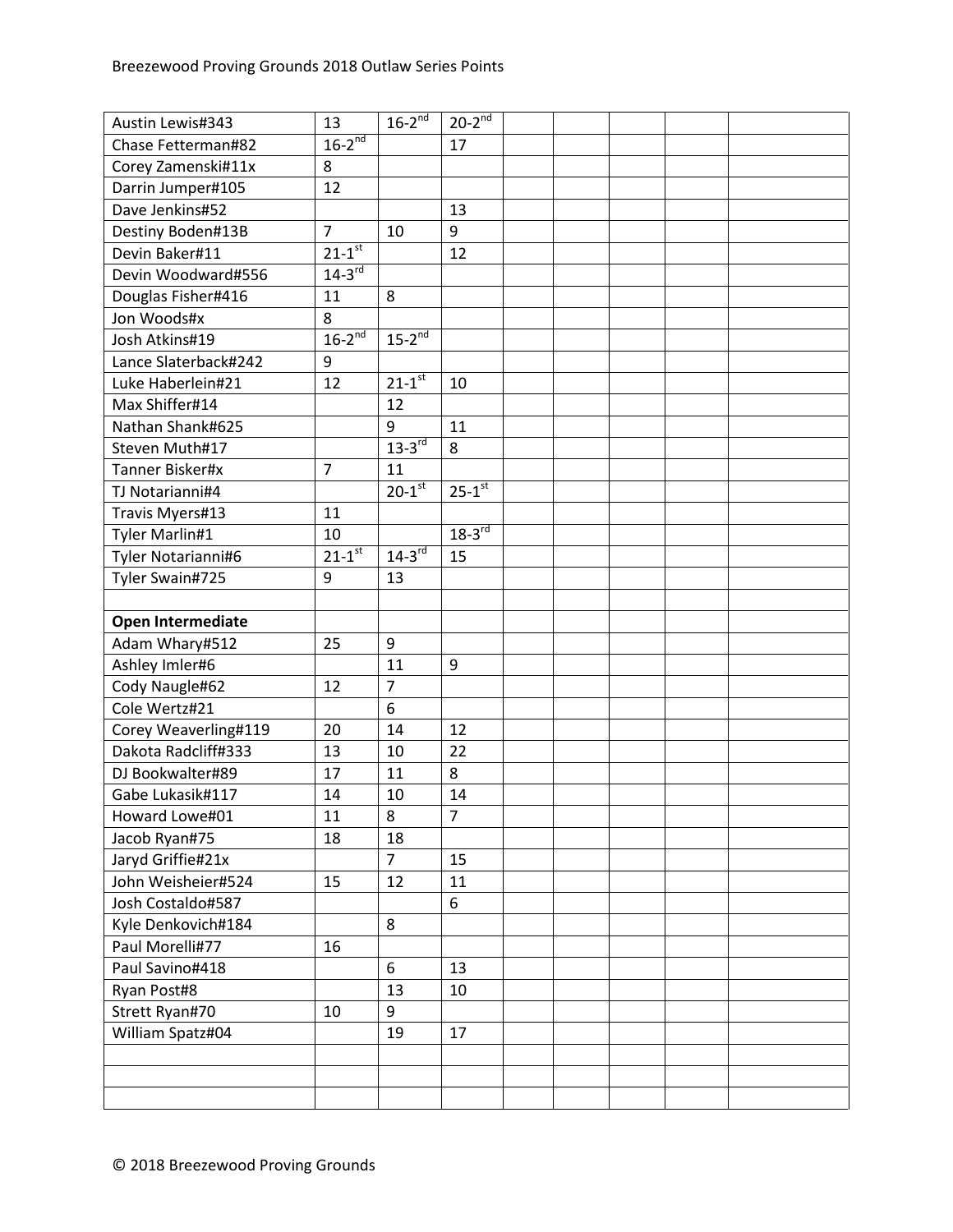| <b>Open Advanced</b> |                |                |                |  |  |  |
|----------------------|----------------|----------------|----------------|--|--|--|
| Brandon Hoag#2       |                | 15             |                |  |  |  |
| Brock Jumper#112     | $\overline{7}$ |                |                |  |  |  |
| Dayton Buhrman#56    | 10             | 11             |                |  |  |  |
| Ian Tolbert#521      | 8              | 9              | $\overline{7}$ |  |  |  |
| Jared Baker #686     |                | 8              |                |  |  |  |
| Jaron Cochran#563    | 6              |                |                |  |  |  |
| Joel Hetrick#1       | 20             | 6              |                |  |  |  |
| Jon Blemler#326      | 9              | 10             |                |  |  |  |
| Josh Atkins#19       |                |                | 6              |  |  |  |
| Justin Feight#297    | 13             | 13             | 14             |  |  |  |
| Robert Breon#17      | 11             | $\overline{7}$ |                |  |  |  |
| Tim Notarianni#32    | 12             | 12             | 9              |  |  |  |
| Ty Gehman#113        | 15             | 20             |                |  |  |  |
|                      |                |                |                |  |  |  |
| <b>Women Open</b>    |                |                |                |  |  |  |
| Ashley Tolbert#8     | 8              | 6              | 6              |  |  |  |
| Breanna Savage#103   |                | 12             | 13             |  |  |  |
| Destiny Boden#13B    | 9              | 8              | 8              |  |  |  |
| Felecha Dashem#118   | $\overline{7}$ | $\overline{7}$ | 9              |  |  |  |
| Holly Carroll#595    | 11             | 13             | 12             |  |  |  |
| Jordan Kunkle#00     |                |                | $\overline{7}$ |  |  |  |
| Maddie Hill#505      | 13             | 11             | 11             |  |  |  |
| Madison Lukasik#8    |                | 10             | 15             |  |  |  |
| Michelle Jenkins#5   |                | 15             |                |  |  |  |
| Shelby Cobrando#55   | 18             | 20             | 20             |  |  |  |
| Tabby Hushon#4       | 10             | 9              | 10             |  |  |  |
|                      |                |                |                |  |  |  |
| Vet 30 Plus Open     |                |                |                |  |  |  |
| Bill Haer#66         | 10             | 8              | 9              |  |  |  |
| Dana Ketchum#18      |                | 14             |                |  |  |  |
| Daryl Rhine#45       | $\overline{7}$ | 9              |                |  |  |  |
| Dave Keller#77       | 11             | 13             | $\overline{7}$ |  |  |  |
| Dave Savage#104      | 12             | 11             | 12             |  |  |  |
| Eric Foreman#29      |                |                | 8              |  |  |  |
| Howard Dashem#629    |                | 10             | 10             |  |  |  |
| Ian Tolbert#521      |                | 17             | 19             |  |  |  |
| Jerry Myers#22       | 16             |                |                |  |  |  |
| Joey Miller#818      | 9              | $\overline{7}$ |                |  |  |  |
| John Shank#820       | 13             | 12             | 14             |  |  |  |
| Josh Atkins#19       | 21             | 24             |                |  |  |  |
| Josh Costaldo#587    |                |                | 11             |  |  |  |
| Josh Crone#108       | 14             |                |                |  |  |  |
| Kevin Meek#96        | 8              |                |                |  |  |  |
| Kyle Denkovich#184   |                | 15             |                |  |  |  |
| Michelle Jenkins#5   |                | 16             |                |  |  |  |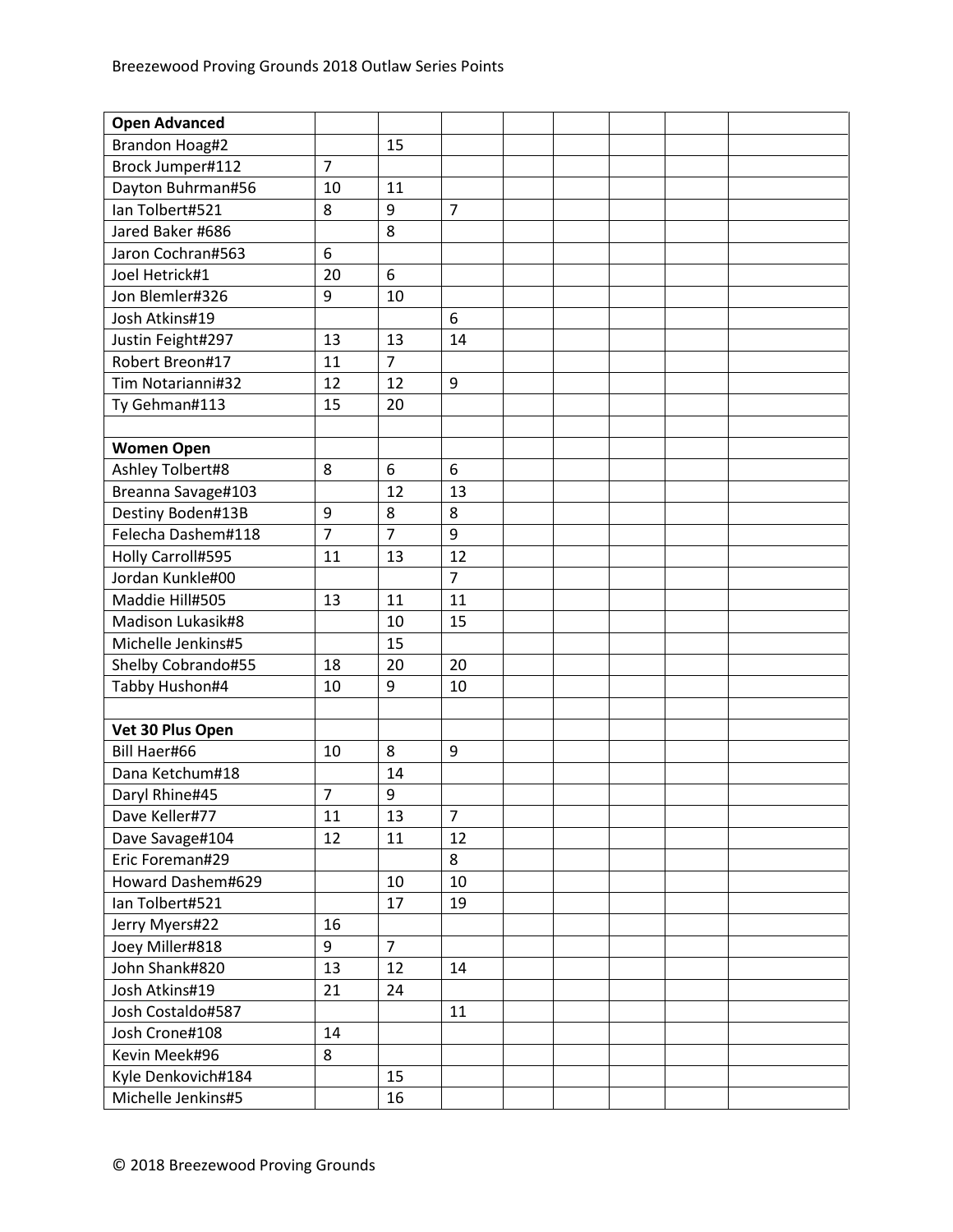| Tyler Smith#15        | 6               |                 |                 |  |  |  |
|-----------------------|-----------------|-----------------|-----------------|--|--|--|
| Tyler Smith#15        |                 | 19              |                 |  |  |  |
|                       |                 |                 |                 |  |  |  |
| <b>Open Trophy</b>    |                 |                 |                 |  |  |  |
| Corey Weaverling#119  |                 | 4 <sup>th</sup> | 2 <sup>nd</sup> |  |  |  |
| Dayton Buhrman#56     | 3 <sup>rd</sup> | 3 <sup>rd</sup> |                 |  |  |  |
| Justin Feight#297     | 2 <sup>nd</sup> |                 | 1 <sup>st</sup> |  |  |  |
| Kaden Gingras#003     | 5 <sup>th</sup> | 7 <sup>th</sup> |                 |  |  |  |
| Max Shiffer #14       |                 | 6 <sup>th</sup> |                 |  |  |  |
| Ryan Post #88         |                 | 5 <sup>th</sup> | 3 <sup>rd</sup> |  |  |  |
| Tim Notarianni#32     | 7 <sup>th</sup> | 2 <sup>nd</sup> |                 |  |  |  |
| TJ Notarianni#4       | 6 <sup>th</sup> | 8 <sup>th</sup> |                 |  |  |  |
| Trevor Bulger#4       | 1 <sup>st</sup> | 1 <sup>st</sup> |                 |  |  |  |
| Tyler Marlin#1        | 8 <sup>th</sup> |                 | 4 <sup>th</sup> |  |  |  |
| Tyler Swain#725       |                 | 9 <sup>th</sup> |                 |  |  |  |
|                       |                 |                 |                 |  |  |  |
| <b>TRIKES</b>         |                 |                 |                 |  |  |  |
|                       |                 |                 |                 |  |  |  |
| Open 2 Stroke         |                 |                 |                 |  |  |  |
| Adam Bills#34         | 9               |                 |                 |  |  |  |
| <b>Brent Baker#15</b> |                 | 10              |                 |  |  |  |
| Cory Owenburg#22      | 14              |                 |                 |  |  |  |
| Dave Swinger#520      | 11              | $\overline{7}$  |                 |  |  |  |
| Greg Huntley#23       | 21              | 15              |                 |  |  |  |
| Jacob Axerad#24       | 6               |                 |                 |  |  |  |
| Josh Crone#108        | 13              |                 |                 |  |  |  |
| Larry Watkins#207     | 16              |                 |                 |  |  |  |
| Ray Eldridge#747      | $\overline{7}$  |                 |                 |  |  |  |
| Sam Harkabusic#7      | 12              | 6               |                 |  |  |  |
| Shipman#31            | 8               |                 |                 |  |  |  |
| Zachery Howard#249    | 10              | 8               |                 |  |  |  |
|                       |                 |                 |                 |  |  |  |
| Open 4 Stroke         |                 |                 |                 |  |  |  |
| Brooks Hale#210       | 8               | 6               |                 |  |  |  |
| Dave Ridgway#131      | 16              | 16              |                 |  |  |  |
| Gary Tolar#869        | 6               |                 |                 |  |  |  |
| Josh Gettemy#819      | 12              |                 |                 |  |  |  |
| Lee Marker#5          | 14              | 11              |                 |  |  |  |
| Nathan Mellon#36      | $\overline{7}$  |                 |                 |  |  |  |
| Nick Day#86           | 11              | $\overline{7}$  |                 |  |  |  |
| Rusten Renn#69        | 13              | 9               |                 |  |  |  |
| Sean Ridgway#314      | 21              |                 |                 |  |  |  |
| Steven Jacoby#17x     | 9               | 8               |                 |  |  |  |
| Terry Schmelzle#777   | 10              |                 |                 |  |  |  |
|                       |                 |                 |                 |  |  |  |
| Up To 265 2 Stroke    |                 |                 |                 |  |  |  |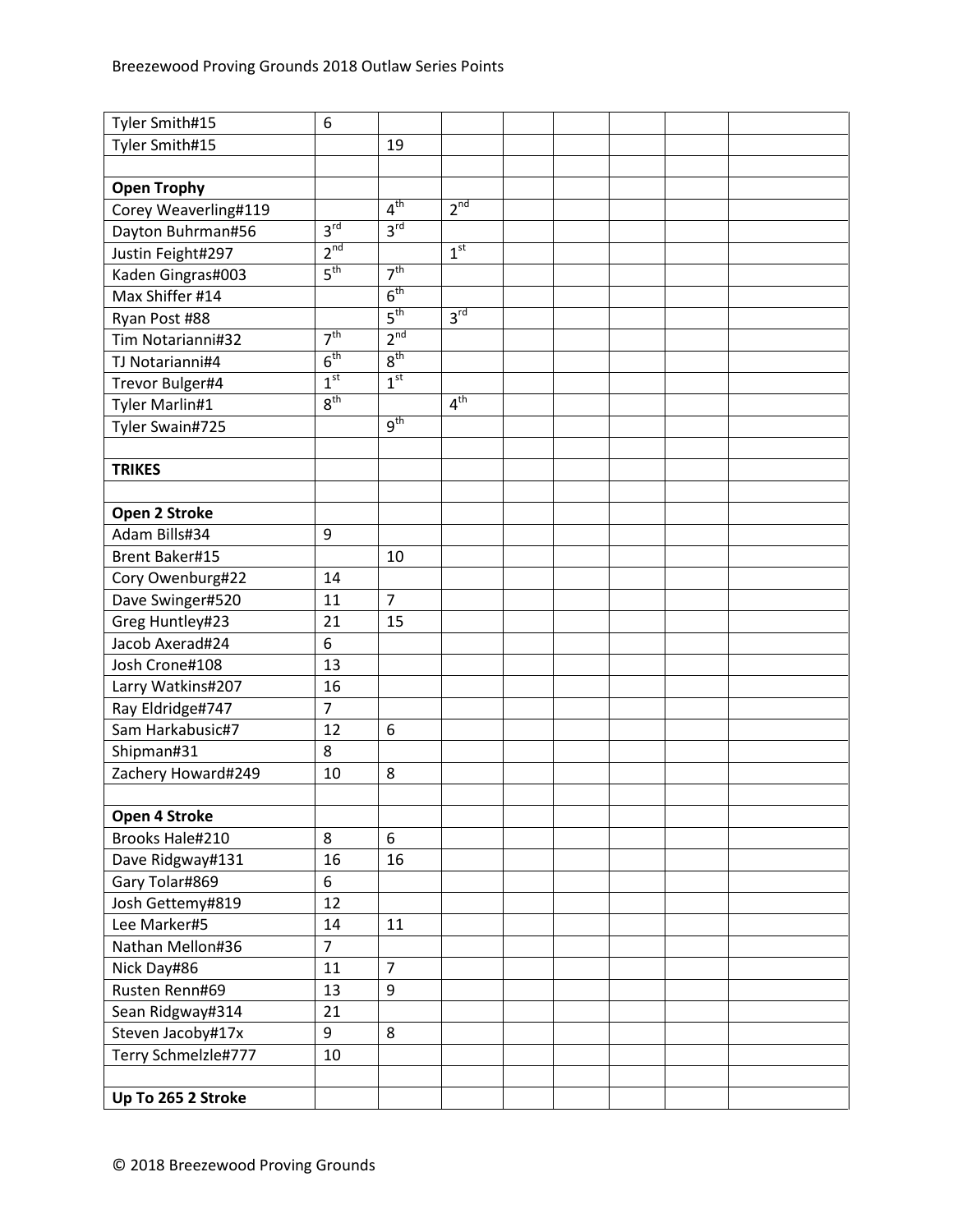| Brad Waddell#714        | 10               |                |  |  |  |
|-------------------------|------------------|----------------|--|--|--|
| Cory Mahardy#88         | 8                |                |  |  |  |
| Cory Owenburg#22        | 15               |                |  |  |  |
| Dave Swinger#520        | 13               | 17             |  |  |  |
| Dustin Trey#24          | 18               |                |  |  |  |
| George Hodges#510       | 12               |                |  |  |  |
| Jacob Axelrad#24        | 6                |                |  |  |  |
| John Fowler#01          | 9                |                |  |  |  |
| John Souto#316          | 17               | $\overline{7}$ |  |  |  |
| Josh Getame#819         | 11               |                |  |  |  |
| Larry Watkins#37        | 16               |                |  |  |  |
| Lyle Offman#64          |                  | 10             |  |  |  |
| Nick Day#86             | 14               | 9              |  |  |  |
| Regina Swinger#3        | $\overline{7}$   | 8              |  |  |  |
| Sam#7                   | 20               |                |  |  |  |
| Zachery Howard#249      | 25               | 12             |  |  |  |
|                         |                  |                |  |  |  |
| Up to 200 4 Stroke      |                  |                |  |  |  |
| Bryan Ditch#97          | 23               | 19             |  |  |  |
| Charles Dobrovoloy#937  |                  | 11             |  |  |  |
| Dalton Gish#444         | 12               |                |  |  |  |
| David Swinger #415      |                  | 8              |  |  |  |
| Isaiah Marker#12        | 14               | 14             |  |  |  |
| Joe Day#913             | 9                | 6              |  |  |  |
| John Souto#316          | 15               | 10             |  |  |  |
| Lee Marker#5            | 18               | 12             |  |  |  |
| Ross Massa#39           | 11               | 9              |  |  |  |
| Sean Ridgway#314        | 16               |                |  |  |  |
| Terry Schmelzle#1985    | $\overline{7}$   |                |  |  |  |
| Thomas Tigner#930       | 8                |                |  |  |  |
| Tom Fox#68              | 13               | $\overline{7}$ |  |  |  |
| Walt Kennedy#798        | 10               |                |  |  |  |
| Wyatt Watson#69         | 6                |                |  |  |  |
|                         |                  |                |  |  |  |
| <b>Women Open</b>       |                  |                |  |  |  |
| Missy Raposo-Huntley#13 | $\overline{7}$   | $\overline{7}$ |  |  |  |
| Regina Swinger#3        | 12               | 12             |  |  |  |
|                         |                  |                |  |  |  |
| <b>Kids Open</b>        |                  |                |  |  |  |
| David Sendek#354        | 8                | 8              |  |  |  |
| Fred Day#5              | 10               | 10             |  |  |  |
| Gavin Huntley#2         |                  | $\overline{7}$ |  |  |  |
| Lil Joe Shipman#5       | $\boldsymbol{6}$ |                |  |  |  |
| Nick Day#86             | $\overline{7}$   | $6\phantom{a}$ |  |  |  |
| Wesley Franke#100       | 15               | 15             |  |  |  |
|                         |                  |                |  |  |  |
|                         |                  |                |  |  |  |